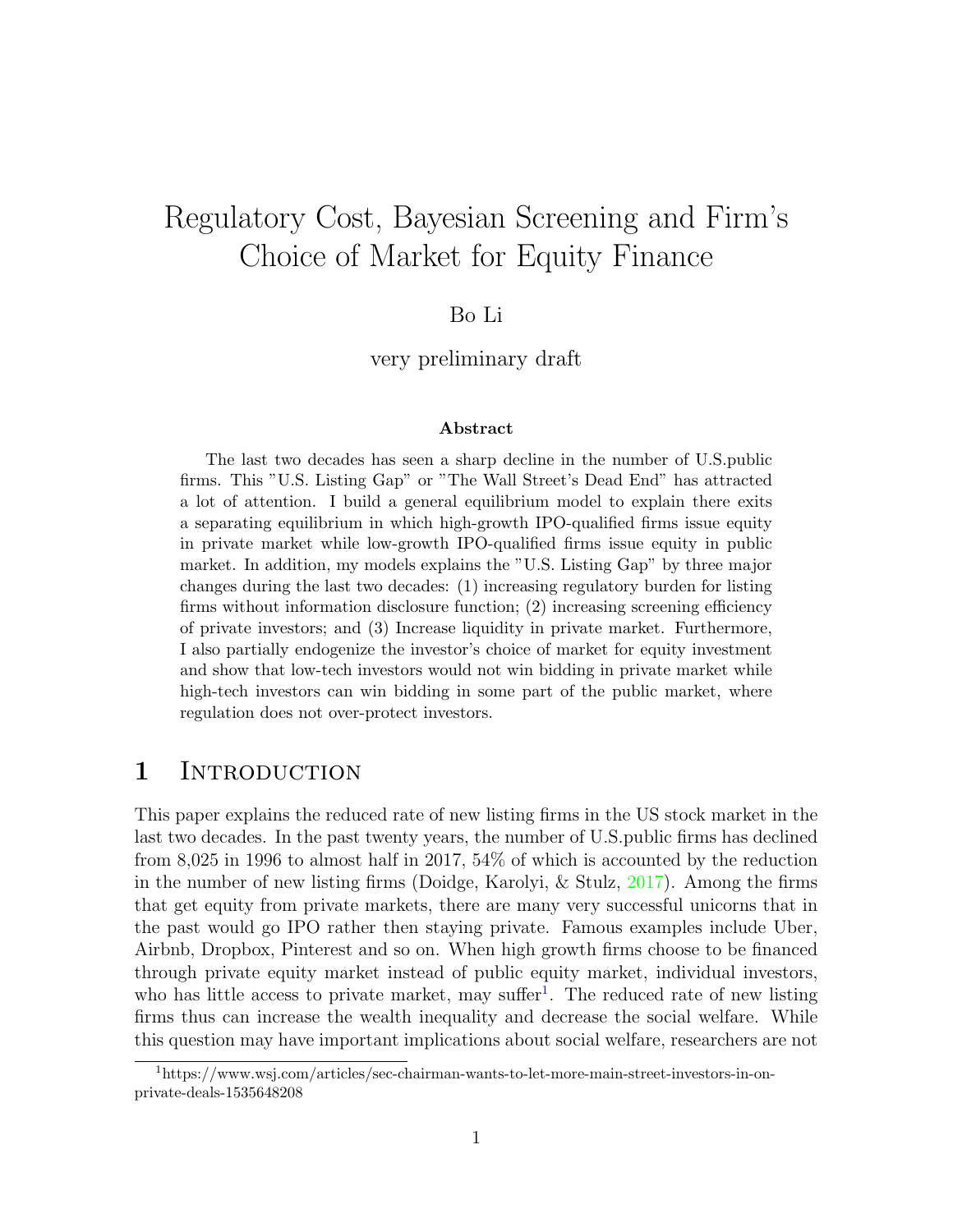very clear why many firms choose to get financed through private equity rather than public equity.

To explain such phenomena, I build a general equilibrium model that considers how firm founders choose between public market and private market when they need equity funds. The firm founder has perfect information about the return of their firm while investors in both market only have highly imprecise prior knowledge. The firm founder cares about the ultimate value of their ownership. The public market is subject to regulation so that it has enforced level of information disclosure while the private market is free from regulation and has liquidity discount. Since we focus on the relative ability difference between investors in two market, we assume public investors cannot learn while private investors can optimize their learning with some cost. By Bayesian learning, private investors can get more accurate information about the firm thus require more accurate share they deserve. Investors are same homogeneous within market and across markets in all other dimensions including risk-aversion level, utility function, and reserved utility. Both markets are fully competitive and investors maximize their utility by choosing the share request and learning intensity if they can.

Within this setting, we show that there exists a separating equilibrium in which high-growth IPO-qualified firms issue equity in private market, low-growth IPO-qualified firms issue equity in public market, and some extremely low growth firms are not qualified for IPO.

In addition, my model shows how three major changes in the market induce the decreasing threshold of growth rate that separates the two markets: (1) increasing regulatory burden for listing firms without information disclosure function; (2) increasing screening efficiency of private investors; and (3) Increase liquidity in private market. This decreasing threshold of growth rate actually explains why more promising startups would get finance from private market even though historically similar firms would have gone IPO earlier.

Furthermore, I also partially endogenize the investor's choice of market for equity investment. I show that, in equilibrium, low-tech investors would not win bidding in private market while high-tech investors can win bidding in some part of the public market, where regulation does not over-protect investors. However, it remains an open question to what extent high-tech investors could win bidding in some part of the public market given they can choose the private market.

# 2 LITERATURE REVIEW

The last two decades has seen a sharp decline in the number of U.S.public firms (Doidge et al., [2017\)](#page-19-0) and (Doidge, Karolyi, & Stulz, [2013\)](#page-19-1). In 1996, the U.S. has 8,025 domes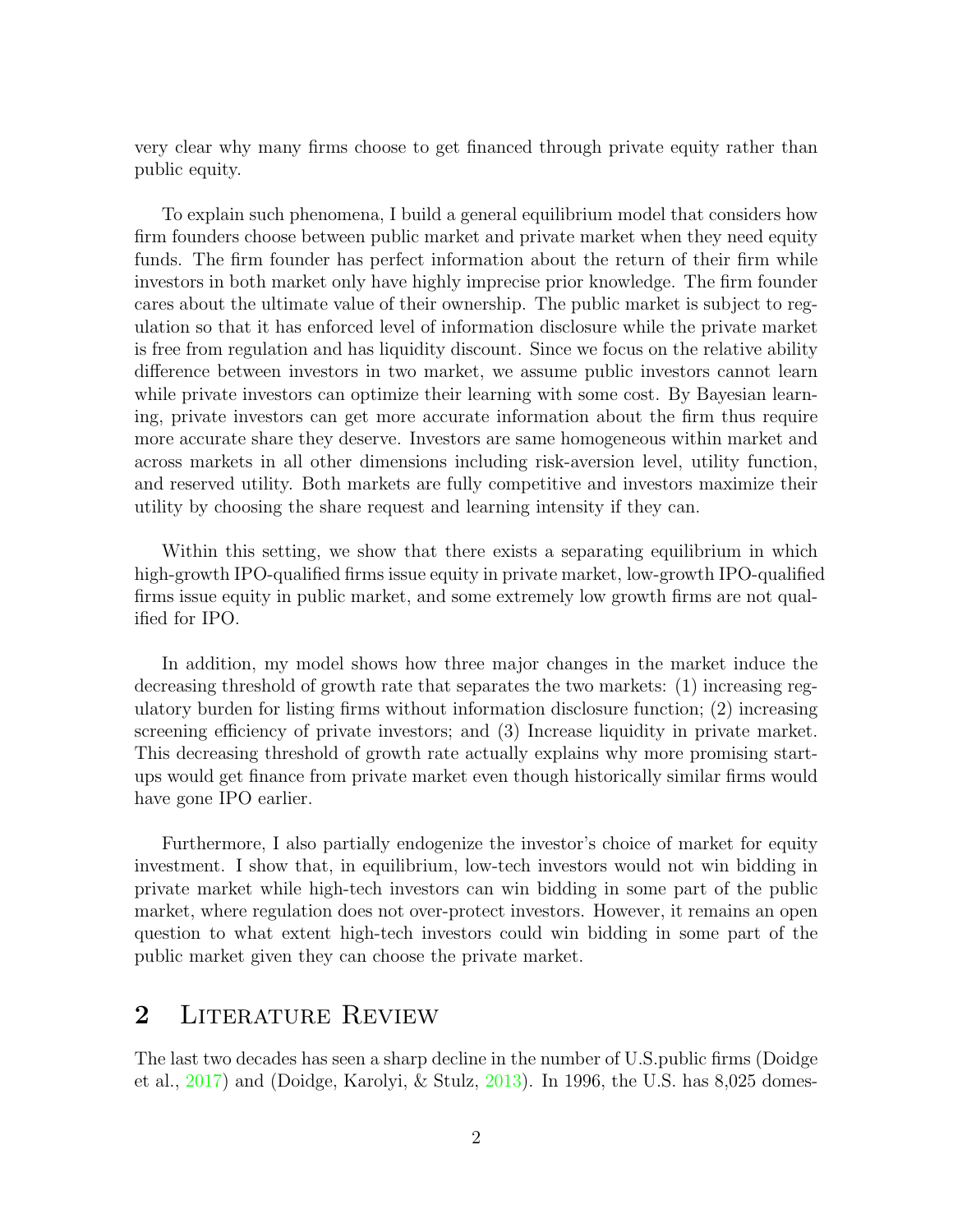tically incorporated companies listed on a U.S. stock exchange. By the end of 2017, the number is almost only half. This phenomena has draw considerable attention in academia, regulatory agent, and social media. Doidge et al. [\(2017\)](#page-19-0) call this phenomena "the U.S. listing gap" and The New York Times describe it as "The Wall Street's Dead End". Below is Figure 1 in Kahle and Stulz [\(2017\)](#page-19-2) of U.S. number of listed firms and aggregate capital:

#### Figure 1

Number of Listed Firms by Year on the NYSE, Nasdaq, and Amex, and Market Capitalization from 1975 to 2015



Source: The source for number of listings and market capitalization is Center for Research in Security Prices (CRSP) data.

Note: The market capitalization is shown in 2015 dollars.

#### Figure 1: Regulatory Change

Doidge et al.  $(2017)$  show that, from 1996 to 2012, the high delist rate accounts for 46% of the listing gap and the low new list rate for 54%. Among the delist firms, they show that merger, cause and voluntary account for 59.53%, 37.21% and 3.25% respectively. They further conclude that increased merger account for the majority of increased delist in the post-1996 period.

While there is some research and explanations on the increased delist, not so much is known about the decreased new list, possibly due to the lack of available observations on the IPO-qualified firms that do no choose to go public.

Many regulatory changes during the post-1996 periods have been blamed as contributing to the decline of IPO. Figure [2](#page-3-0) below is a summary of recent regulatory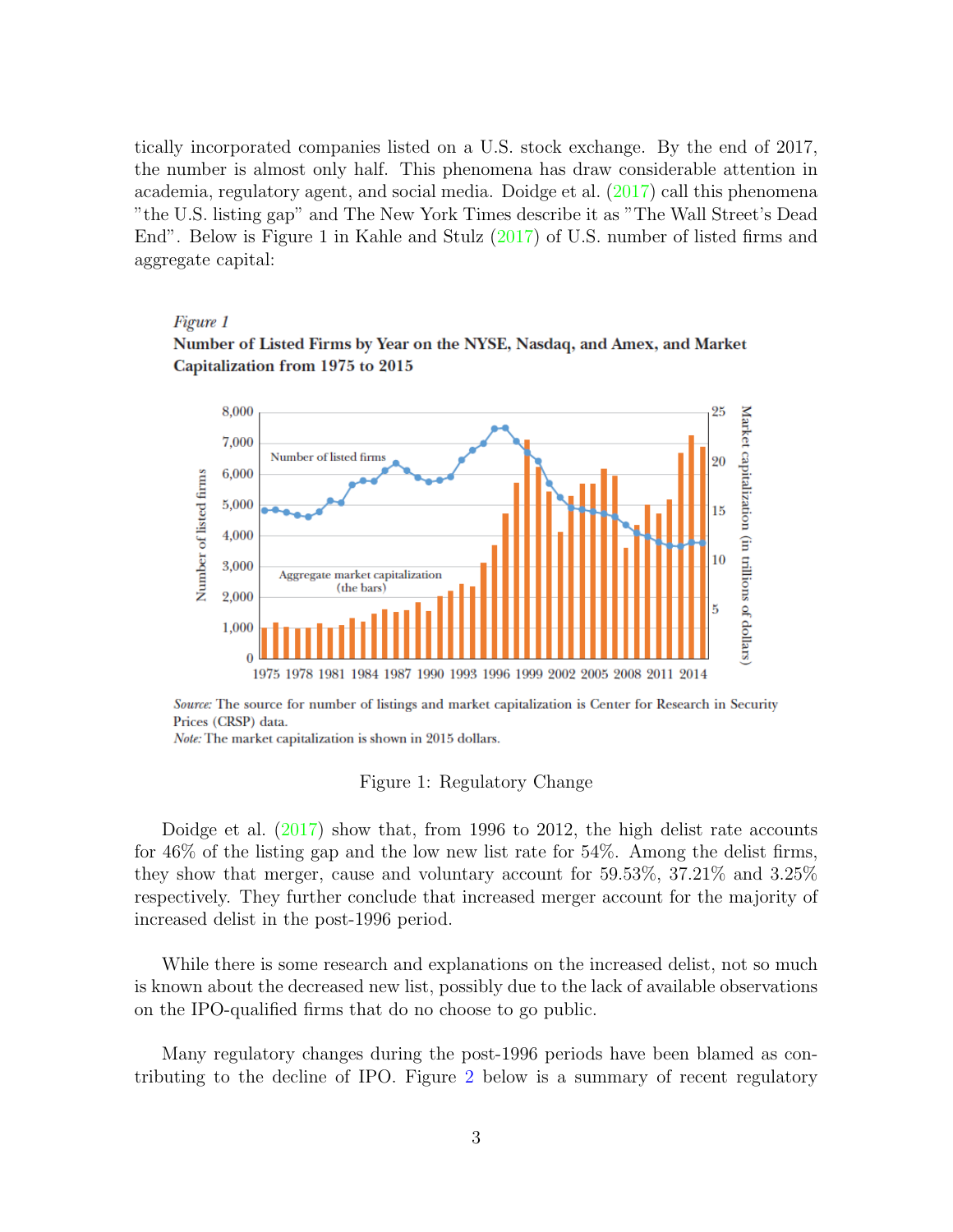

changes from Chart F from the 2011 IPO Task Force (details are explained in below).

<span id="page-3-0"></span>Figure 2: Regulatory Change

This is termed "regulatory overreach hypothesis" by Gao, Ritter, and Zhu [\(2013\)](#page-19-3). On the one hand, regulatory burden has been increased by some major acts. In particular, Section 404 in Sarbanes-Oxley Act (SOX) in 2002 imposed additional compliance costs on publicly traded firms. The U.S.Securities and Exchange Commission's (SEC) Regulation FD (Fair Disclosure) in 2000 and the 2003 Global Settlement have also been blamed (see Zweig [\(2010\)](#page-19-4) and Weild [\(2011\)](#page-19-5) ). Such compliance burden has been especially onerous for small business, and as a consequence, decline in IPOs has been most pronounced among small firms. On the other hand, some researchers attribute the drop in small-company IPO to a worsening situation in the "ecosystem" of underwriters that provide analyst coverage for small firms after IPO. They focus on the shrinking in bid-ask spreads post 1994 and its effect on the declining incentives for small firm coverage. This analyst coverage explanation assumes that, if there is more analyst coverage, the small-firm valuation ratios (e.g., price-to-earnings and market-to-book ratios)) are higher. Consistent with this explanation, Jegadeesh and Kim [\(2009\)](#page-19-6) document that both number of sell-side analysts and the number of firms covered dropped in the post-2002 period.

Such regulatory overreach phenomena has also aroused wide attention from industry and regulatory agent. Many articles in Wall Street Journal and New York Times (see Lucchetti  $(2011)$ , Salmon  $(2011)$ , Weild  $(2011)$ , and Zweig  $(2010)$ ) have pointed out that the regulatory burden has not only depressed firms from IPO but also pushed domesticate firms to go IPO outside of U.S.. Additionally, it has been concluded that the cumulative effect of a sequence of regulatory actions have contributed to the sharp decline of IPO by the 2011 IPO Task Force, a group formed by pro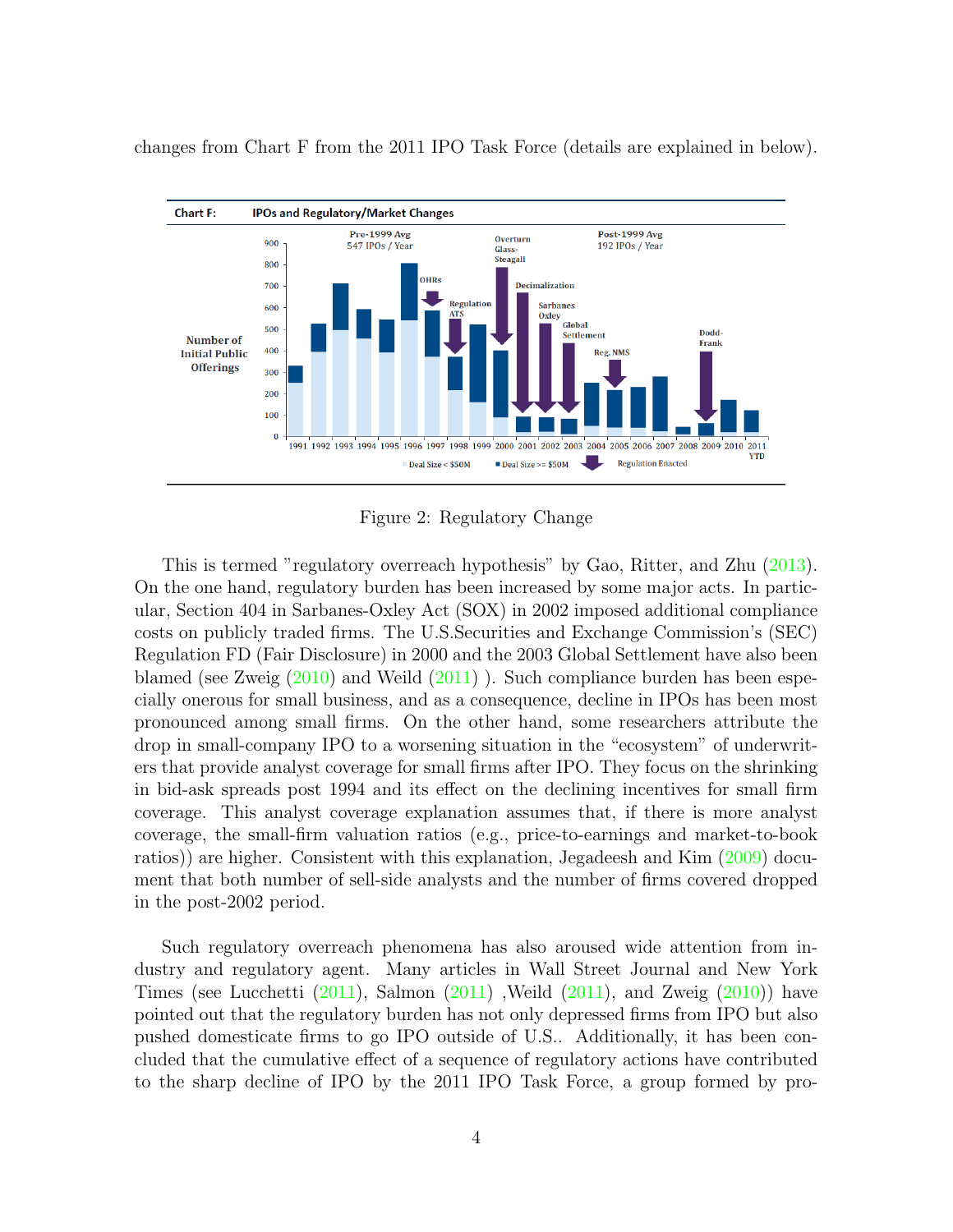fessionals representing the entire ecosystem of emerging growth companies – venture capitalists, experienced CEOs, public investors, securities lawyers, academicians and investment bankers. According to a 2007 study by law firm Foley & Lardner (see Lucchetti [\(2011\)](#page-19-7)), small U.S. public companies' costs to comply with securities law rose about 1.7million, toroughly2.8 million a year, after Sarbanes-Oxley passed in 2002. In a 2009 survey conducted by venture capital firm DCM, SOX, corporate governance, and Reg FD were listed as among the top three compliance challenges for small companies thinking of going public. [2](#page-4-0)

In response to growing concerns of regulatory burden of public listing, the U.S. Treasury Department in March 2011 convened the Access to Capital Conference to gather opinions from capital markets participants and and solicit recommendations for how to restore access to capital for emerging companies. Among many acts that were passed in the past few years, the 2012 Jumpstart Our Business Startups Act has most impact on reducing regulatory burden for IPO small firms. A recent study by Chaplinsky, Hanley, and Moon [\(2017\)](#page-19-9) shows that this act only has modest effect on releasing regulatory burden of small listed firms.

Concurrent with the increasing regulatory burden for public listed firms is the consistent deregulation that facilitate firms to raise capital from private financing market, which includes private equity funds, hedge funds and venture capital. One notable deregulation event is the passage of National Securities Markets Improvement Act (NSMIA) in October 1996.<sup>[3](#page-4-1)</sup> NSMIA made it easier for private firms to sell equities to "qualified purchasers" (e.g., institutions or accredited investors) in other states by exempting their private sales from state regulation known as blue-sky laws. (Public sales have long been exempted from the regulation burden of blue-sky laws.) In addition, NSMIA increased maximum number of unregistered funds (e.g., venture capital (VC) and private equity (PE) funds) and exempt them from blue-sky laws. This regulatory change increases the total capital that unregister funds can raise by involving more investors so that they can meet late-state startups that have higher capital need. Ewens and Farre-Mensa [\(2018\)](#page-19-10) have identified treatment effect of NSMIA on (1) facilitating late-state startups to raise capital privately and (2) increasing VC and PE funds' ability in raising more capital. They further claim that the decline in IPO alone is not a market failure, but rather a shift of late-state startups towards private equity market.

<span id="page-4-0"></span><sup>2</sup>The fore-mentioned survey results were cited by Kate Mitchell, the National Venture Capital Association chair, in the March 2011 presentation at the U.S. Treasury's Access to Capital conference.

<span id="page-4-1"></span><sup>3</sup>One other important deregulation is the SEC's adoption of Rule 144A in 1990 and subsequent amendments to Rule 144. The ultimate result is that "Rule 144 now effectively permits the unlimited and unfettered resale of restricted securities (such as private shares) after a six-month or one-year period" (de Fontenay 2017, p. 468). In addition, the Jumpstart my Business Startups (JOBS) Act was signed into law In April 2012, in purpose of reducing the regulatory burden of funding for small firms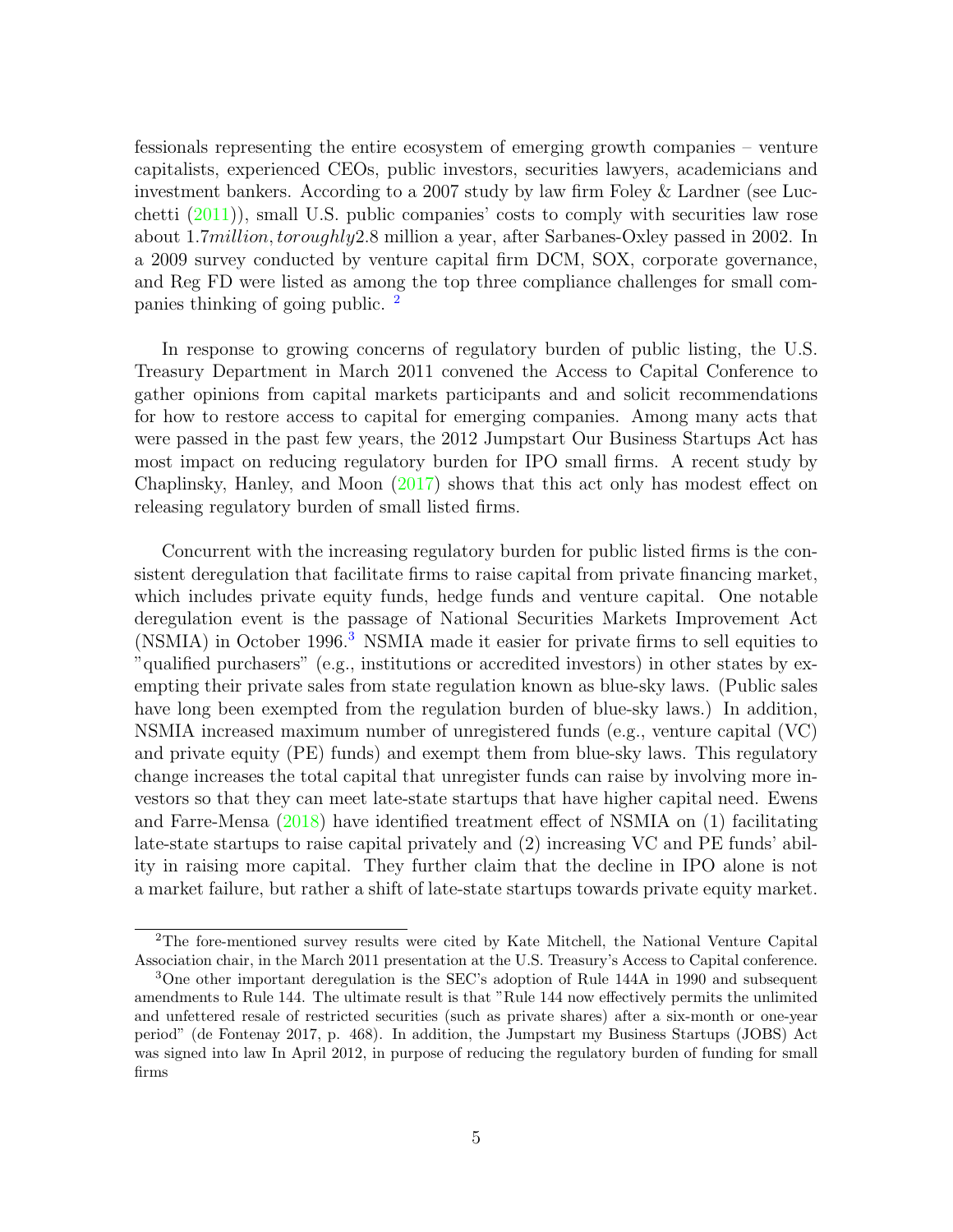In their survey of CFOs, Brau and Fawcett [\(2006\)](#page-19-11) conclude managers of successful firms choose to stay private mainly because of their desire to maintain decision-making control and ownership. Chemmanur and Fulghieri [\(1999\)](#page-19-12), Boot, Gopalan, and Thakor [\(2006\)](#page-19-13), and Helwege and Packer [\(2009\)](#page-19-14) also emphasize that founders' desire to preserve control as a key benefit of remaining private. Our model takes this exactly as the incentive of firm founders.

My general equilibrium models show that there exits a separating equilibrium in which high-growth IPO-qualified firms would like to issue equity in private market while low-growth IPO-qualified firms would like to issue equity in public market. In addition, my models explains the "U.S. Listing Gap" by three major changes during the last two decades: (1) increasing regulatory burden for listing firms without information disclosure function; (2) increasing screening efficiency of private investors; and (3) Increase liquidity in private market. Furthermore, I also partially endogenize the investor's choice of market for equity investment and show that low-tech investors would not win bidding in private market while high-tech investors can win bidding in some part of the public market, where regulation does not over-protect investors.

My model have the following implications. First,for regulators, they may consider some regulatory easing measure to reduce the IPO burden or compliance burden in order to attract more high-growth firms to choose public financing market. Second, my model partially explains the public firm growth phenomena called "missing skewness" by Decker, Haltiwanger, Jarmin, and Miranda [\(2016\)](#page-19-15). They show (in Figure 13) that the skewness in growth rates for publicly listed firms increased during the 1990s but has fallen since the early 2000s. Third, regulators may consider to allow public investment access to some good private firms so that (1) public investors could have access to good investment opportunity; (2) investors of private firms can also gain some liquidity of their shares. The Wall Street Journal reports on August 30th 2018 that Jay Clayton, chairman of the Securities and Exchange Commission, said SEC wants to make it easier for individuals to invest in private companies, including some of the world's hottest startups.<sup>[4](#page-5-0)</sup>

### 3 THE MODEL

#### 3.1 Basic Setting

This is a two-period model that an IPO-qualified firm needs equity financing and it chooses between public financing market and private financing market. In period 0, the IPO-qualified firm has exogenous equity financing demand to initiate a new project, with project equity size normalized to 1. To get equity financing, the firm founder has

<span id="page-5-0"></span><sup>4</sup>https://www.wsj.com/articles/sec-chairman-wants-to-let-more-main-street-investors-in-onprivate-deals-1535648208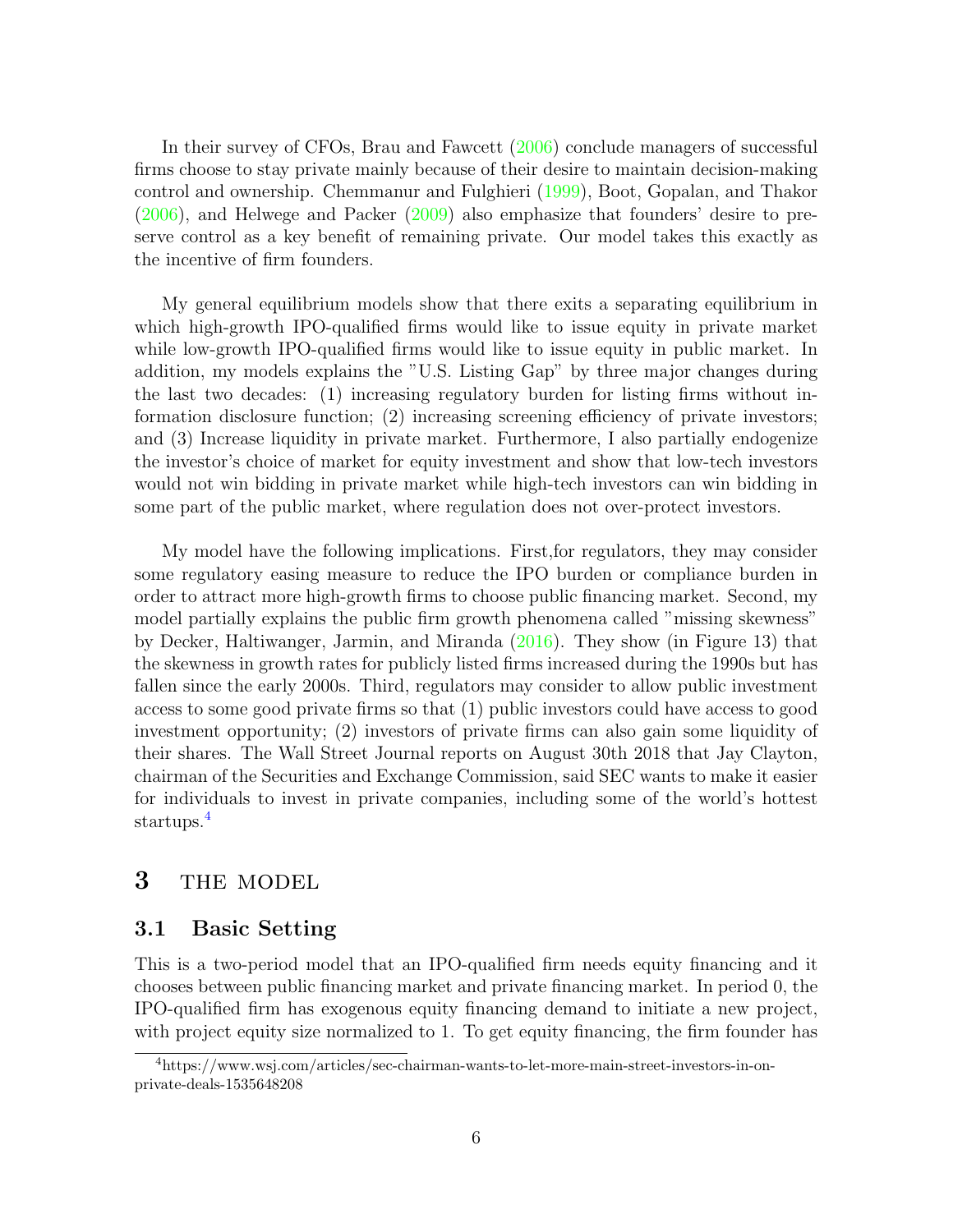to offer some share to the investor in period 0. There are two markets available: the public financing market, which is regulated, and the private financing market, which has no regulation.

Since my model focuses on how the asymmetric information of firm performance and regulatory cost together impact the firm founder's choice of equity financing, I only need to assume in the model that the firm founder has more information than investor in both markets. Therefore, I assume that,in period 0, the firm founder knows the ultimate return of the project that will be realized and revealed in period 1. However, due to asymmetric information, in period 0, investors from both markets do not know the exact return of the project.

#### 3.2 The Firm and Its Founder

In period 0, the firm founder chooses between the public financing market and private financing market in order to maximize their ultimate share value in period 1. I assume the firm founder is risk-neutral. If he/she chooses the public financing market, he/she will maximize payoff in period 1:

$$
V_I = \max[(1 - q_I) * (R_t - C_r)]
$$
\n(1)

where  $q_I$  is the share given to the public investor,  $R_t$  is the true return that will be realized in period 1, and  $C_r$  is the regulatory cost. Note that this is 1 period model so that I do not distinguish flotation cost of new share in the first year of IPO and regulatory compliance cost that would occur every year post IPO. Effectively, the firm founder would choose the public investor who bids with lowest  $q_I$ , in order to maximize his/her payoff.

Instead, if the firm founder chooses private financing market,he/she will maximize payoff in period 1:

$$
V_P = \max[(1 - q_P) * (R_t)]
$$
\n
$$
(2)
$$

where  $q_P$  is the share given to the private investor. Effectively, the firm founder would choose the private investor who bids with lowest  $q_P$ , in order to maximize his/her payoff. .

The firm founder maximize his/her payoff by choosing the higher payoff from the two market. consistent with maximizing control right of the new project. Since the firm founder knows the true return of firm  $R_t$  and the regulatory cost is a common knowledge, effectively the firm founder is maximizing his/her equity share within each market. It is worthwhile to note that my assumptions of a risk-neutral firm founder and maximizing payoff are consistent with the survey of CFOs by Brau and Fawcett (2006), in which managers of successful firms choose to stay private primarily because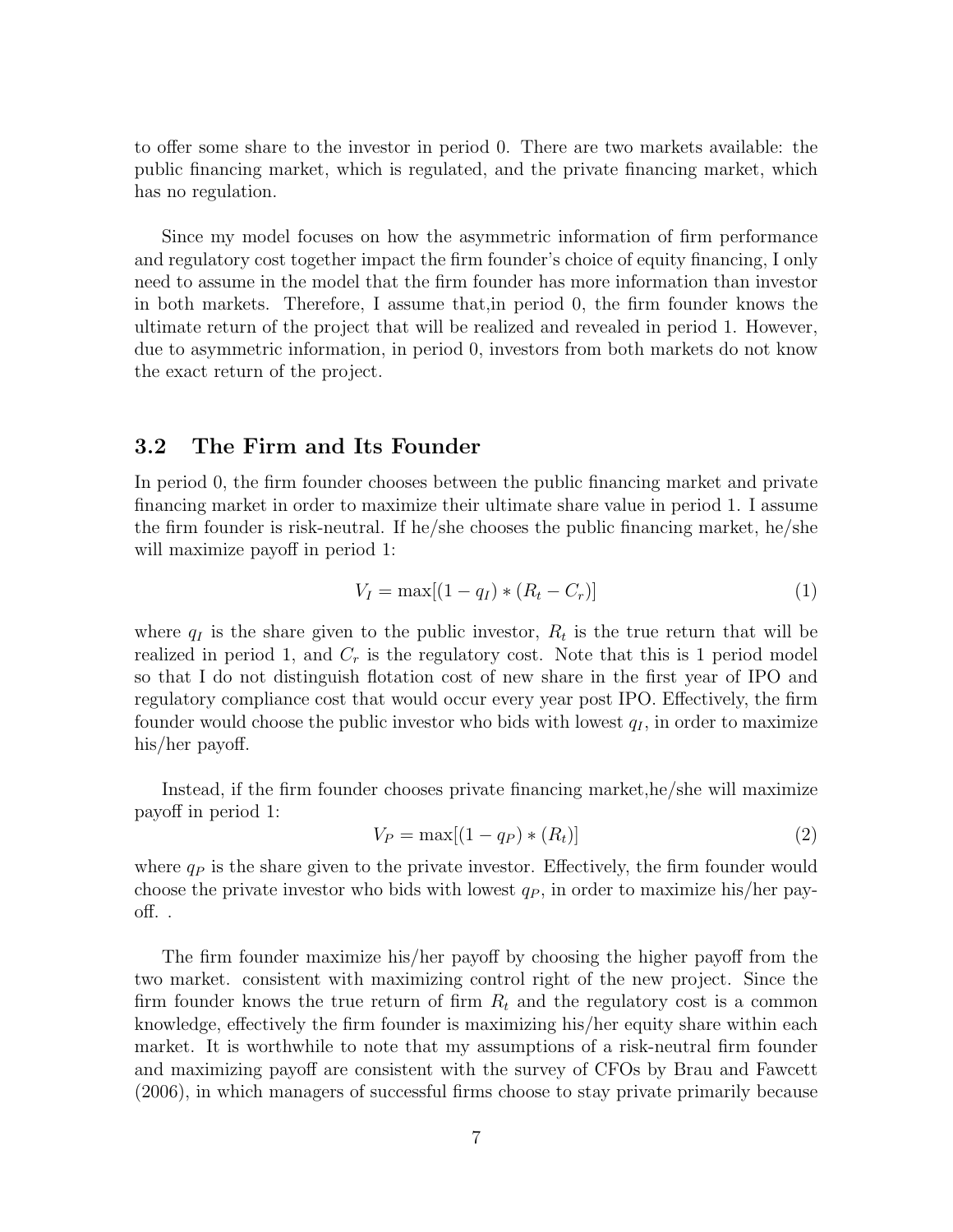of their desire to maintain decision-making control and ownership.

The annual return of the IPO-qualified firms in the market constitute a population of normal distribution  $\mathbb{N}(\mu_0, \sigma_0^2)$ . Without any information disclosure, the investors in both market can only guess that the firm is a random draw from the firm population. In other words, the prior knowledge of the firm return is  $R \sim \mathbb{N}(\mu_0, \sigma_0^2)$ . I denote the information precision  $h_0 = 1/\sigma_0^2$ .

#### 3.3 The Public Financing Market

The public financing market is regulated by government agency. For each unite of IPO, there is a fixed regulatory cost,  $C_r$ . This enforced regulation ensures a certain level of information disclosure that any public firm has to obey. Since this is a one-period model, I do not distinguish flotation cost of new shares in the first year of IPO and compliance cost in every year afterwards.

The information disclosure procedure enforced by government agency can be modeled by Bayesian learning with fixed number of information observed. Given the prior knowledge of the firm return  $R \sim \mathbb{N}(\mu_0, \sigma_0^2)$ , the public investors learn additional information of the firm by observing a fixed size of noisy information set  $\{X_1, X_2, ..., X_n\}$ . Each noisy information is  $X_i = R_t + \epsilon_i$ , where  $\epsilon_i \stackrel{i.i.d.}{\sim} N(0, \sigma_0^2)$ . I denote the information precision  $h_0 = 1/\sigma_0^2$ . After incorporating the new noisy information with the prior knowledge, investors have updated distribution of firm return:

$$
R_I|\{X_1, ..., X_n\} \sim \mathbb{N}(\mu_I, \sigma_I^2)
$$

where

$$
\mu_I = \frac{h_0 * \mu_0 + h_0 * \sum_{i=1}^n x_i}{(n+1) * h_0} = \frac{1}{n+1} * \mu_0 + \frac{n}{n+1} * \bar{x_n}
$$
  
so  $\mu_I \sim \mathbb{N}(\frac{1}{n+1} * \mu_0 + \frac{n}{n+1} * R_t, \frac{n}{(1+n)^2} * \sigma_0^2)$   
 $\sigma_I^2 = 1/h_I = \frac{1}{(n+1) * h_0} = \frac{\sigma_0^2}{(n+1)}$ 

Based on updated belief of the firm return, the public investor maximize expected utility of profit:

$$
\max_{0 \le q_I \le 1} \mathbb{E}\{U[q_I(R_I - C_r) - 1]\}
$$
\nsubject to 
$$
\mathbb{E}\{U[q_I(R_I - C_r) - 1]\} \ge \bar{u}
$$

where  $\bar{u}$  is the reserved utility of public investors that they would like to retain.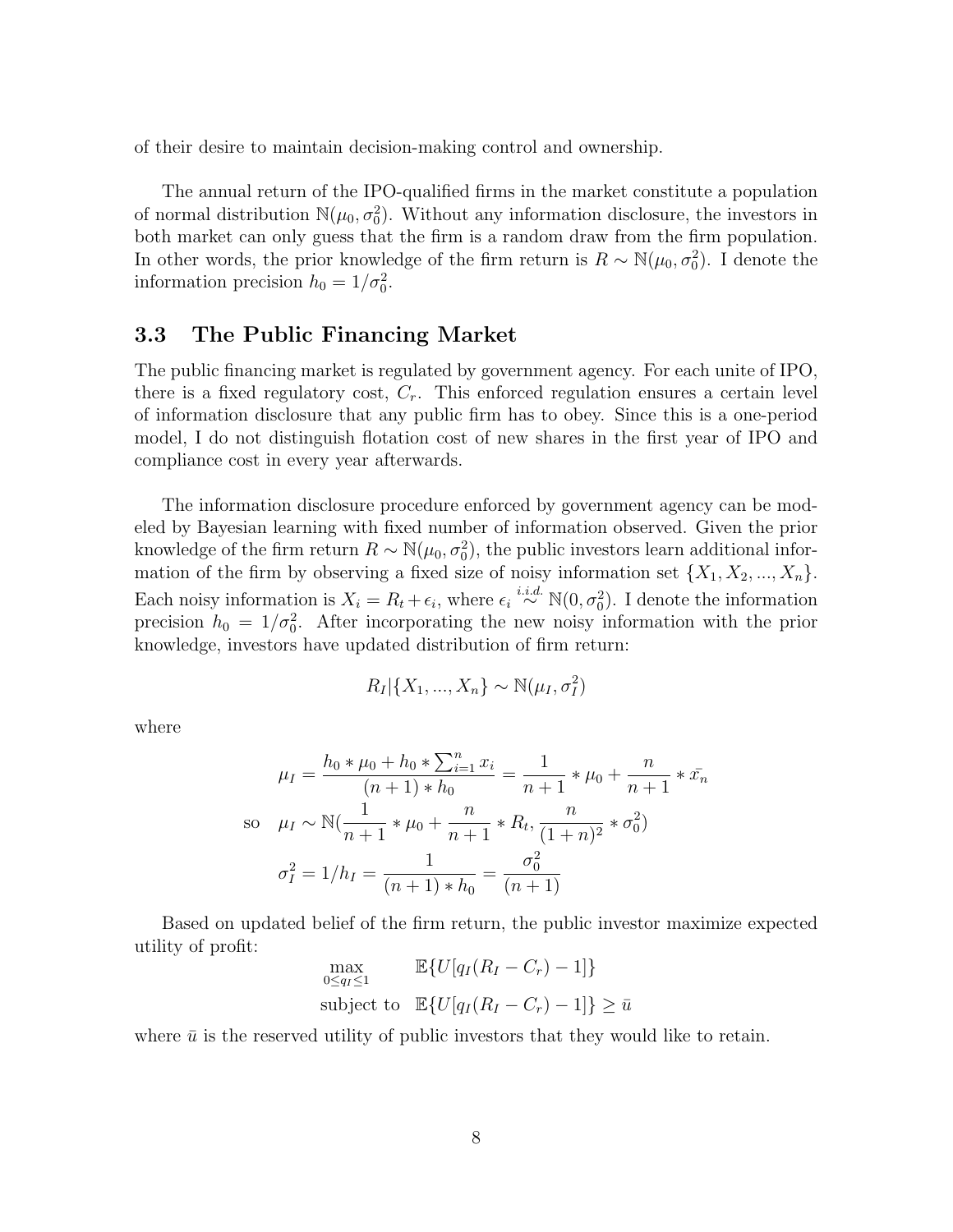#### 3.4 The Private Financing Market

The private financing market has much less regulation than the public financing market but has liquidity discount factor  $LD$  in  $(0, 1)$ . Since I only need to model the relative difference of regulatory burden between above two markets, I assume the private financing market has no regulatory burden. In addition, Private investor can do their research to learn about the distribution of firm return. More importantly, they can choose how much they invest in information learning process, and therefore, determine the level of accuracy of their updated knowledge of the firm return. This information learning process can also be modeled by Bayesian updating in which the private investor can determine the final accuracy of their updated information of the firm return. Given the prior knowledge of the firm return  $R \sim \mathbb{N}(\mu_0, \sigma_0^2)$ , they can choose how much noisy information they want to learn with cost. Specifically, they determine the size of noisy information  $\{X_1, X_2, ..., X_m\}$ . Each noisy observation is  $X_i = R_t + \epsilon_i$ , where  $\epsilon_i \stackrel{i.i.d.}{\sim} \mathbb{N}(0, \sigma_0^2)$ . The cost of Bayesian learning  $C_P$  is assumed to be a linear function of increase in information precision:

$$
C_P = A_P * (\frac{1}{\sigma_P^2} - \frac{1}{\sigma_0^2})
$$

where  $A_P$  is the cost of a unit increase of information precision.

After determining the size  $m$  and incorporating the new noisy information with their prior knowledge, investors have updated distribution of firm return:

$$
R_P | \{X_1,...,X_m\} \sim \mathbb{N}(\mu_P, \sigma_P^2)
$$

where

$$
\mu_P = \frac{h_0 * \mu_0 + h_0 * \sum_{i=1}^m x_i}{(m+1) * h_0} = \frac{1}{m+1} * \mu_0 + \frac{m}{m+1} * x_m^2
$$
  
so  $\mu_P \sim \mathbb{N}(\frac{1}{m+1} * \mu_0 + \frac{m}{m+1} * R_t, \frac{m}{(1+m)^2} * \sigma_0^2)$   
 $\sigma_P^2 = 1/h_P = \frac{1}{(m+1) * h_0} = \frac{\sigma_0^2}{(m+1)}$ 

Based on updated belief of the firm return, the public investor maximize expected utility of profit:

$$
\max_{0 \le q_P \le 1,m} \mathbb{E}\{U[LD * q_P R_P - C_P - 1]\}
$$
  
subject to 
$$
\mathbb{E}\{U[LD * q_P R_P - C_P - 1]\} \ge \bar{u}
$$

where  $\bar{u}$  is the same reserved utility of public investors that private investors would like to retain.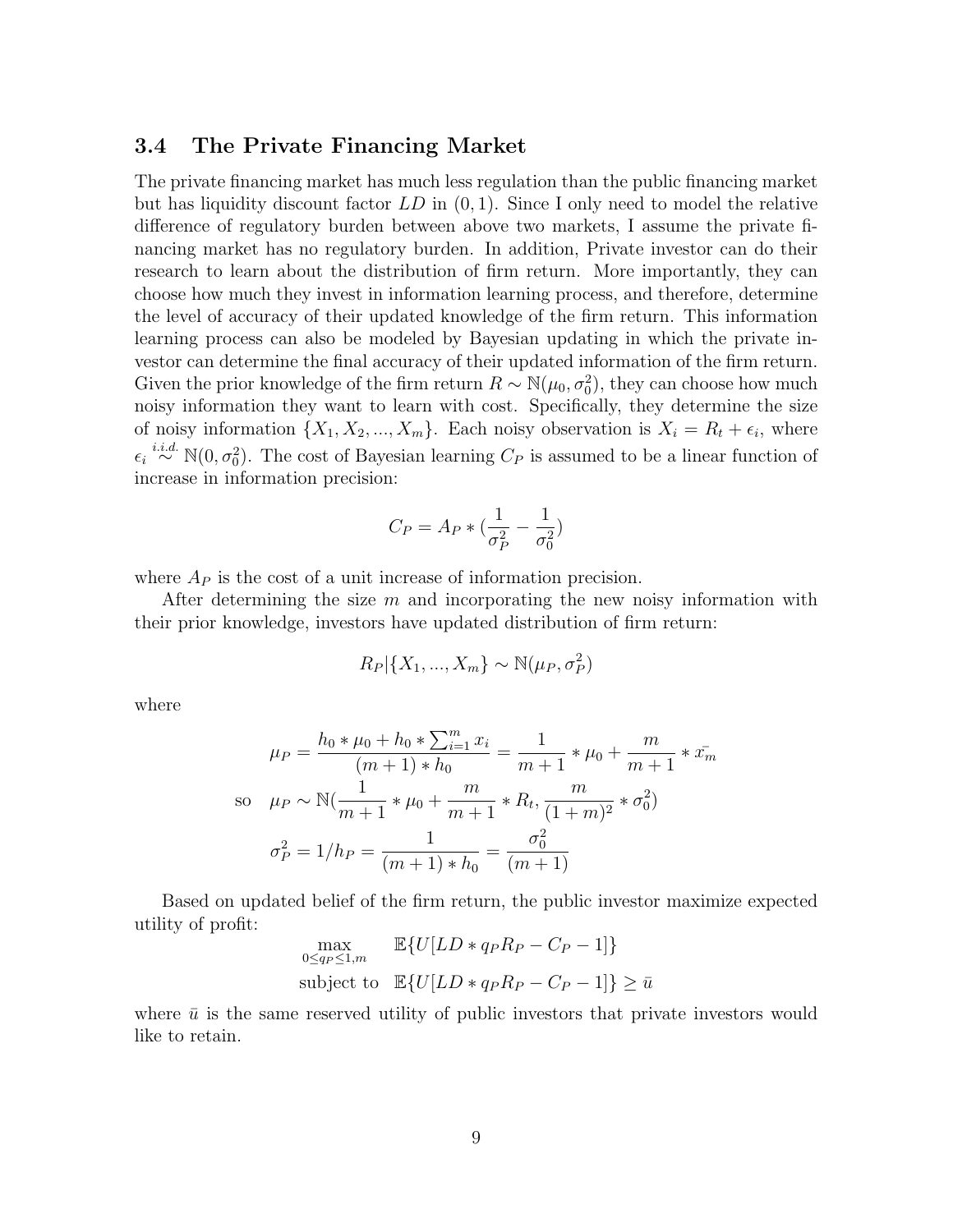### 4 Solve the Model

Based on the model setup, this is a sequential game at period 1 with asymmetric information. I need to first solve the public investor problem and the private investor problem. And then I can solve the firm founder problem. I are going to solve this model by adding some mild assumptions.

#### 4.1 The Public Investor Problem

In order to solve the investors problem in both markets, I need assumption of their utility function. To simplify my model, I assume that investors are homogeneous within each market: they are risk averse, and that their expected utility functions take the form:

$$
\begin{cases} \mathbb{E}[U(Payoff)] = \mathbb{E}(Payoff) - \gamma * q_i * \mathbb{V}(R_i), & \text{when } \mathbb{E}(\mu_i) > \mu_0 \\ \mathbb{E}[U(Payoff)] = \mathbb{E}(Payoff) - Leverage * \gamma * q_i * \mathbb{V}(R_i), & \text{when } \mathbb{E}(\mu_i) < \mu_0 \end{cases}
$$

where  $i = \{I, P\}$  and  $\gamma$  is the risk averse parameter. Higher  $\gamma$  means more risk aversion. We assume leverage effect in risk aversion because there is empirical evidence of such asymmetric risk aversion and investors can know whether the expected return is higher or lower than average market return. The Leverage is specified as

$$
Leverage = 1 + LevPara * (\mu_0 - \mathbb{E}(\bar{x_j}))
$$

where  $j = \{n, m\}$  and LevPara is a leverage parameter that measures how the risk aversion increases when sample return by Bayesian learning goes far lower than average return of firms. Then the public investor problem is then formulated as

when 
$$
\mathbb{E}(\mu_I) > \mu_0 \begin{cases} \max_{0 \le q_I \le 1} q_I(\mathbb{E}(\mu_I) - C_r) - 1 - \gamma * q_I * \sigma_I^2 \\ \text{subject to } q_I(\mathbb{E}(\mu_I) - C_r) - 1 - \gamma * q_I * \sigma_I^2 \ge \bar{u} \end{cases}
$$
  
when 
$$
\mathbb{E}(\mu_I) < \mu_0 \begin{cases} \max_{0 \le q_I \le 1} q_I(\mathbb{E}(\mu_I) - C_r) - 1 - \text{Leverage} * \gamma * q_I * \sigma_I^2 \\ \text{subject to } q_I(\mathbb{E}(\mu_I) - C_r) - 1 - \text{Leverage} * \gamma * q_I * \sigma_I^2 \ge \bar{u} \end{cases}
$$

In addition, I assume that both the public financing market and private financing market are fully competitive. The full competition among public investors effectively forces every public investor choose the same  $q_I$  such that their utility hits their reserved utility  $\bar{u}$ :

$$
\begin{cases}\n q_I(\mathbb{E}(\mu_I) - C_r) - 1 - \gamma * q_I * \sigma_I^2 = \bar{u}, & \text{when } \mathbb{E}(\mu_I) > \mu_0 \\
 q_I(\mathbb{E}(\mu_I) - C_r) - 1 - Leverage * \gamma * q_I * \sigma_I^2 = \bar{u}, & \text{when } \mathbb{E}(\mu_I) < \mu_0\n\end{cases}
$$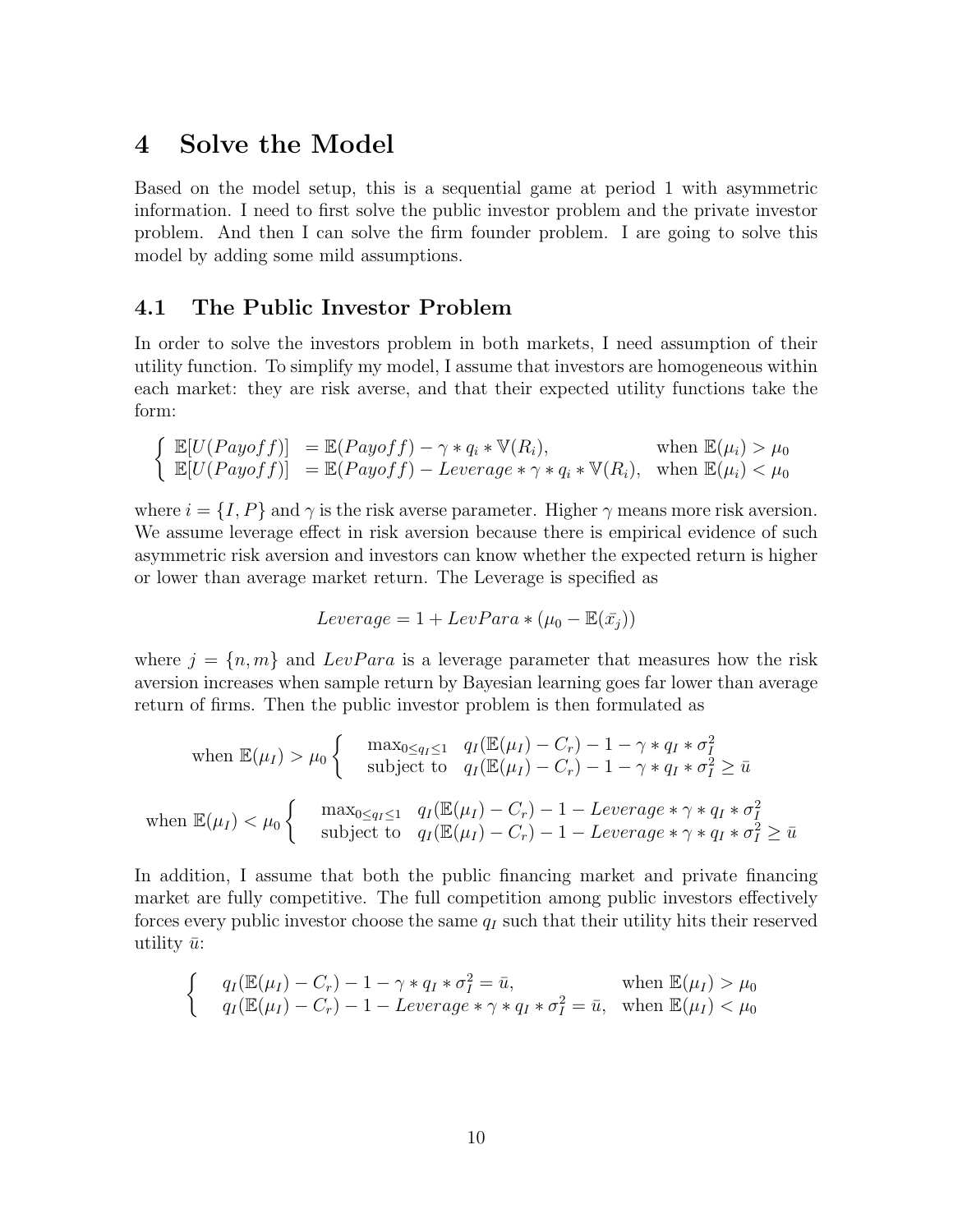Then I can get the solution:

$$
\begin{cases} q_I = \frac{\bar{u}+1}{\mathbb{E}(\mu_I) - C_r - \gamma \sigma_I^2}, & \text{when } \mathbb{E}(\mu_I) > \mu_0\\ q_I = \frac{\bar{u}+1}{\mathbb{E}(\mu_I) - C_r - Leverage*\gamma \sigma_I^2}, & \text{when } \mathbb{E}(\mu_I) < \mu_0 \end{cases}
$$

where

$$
\mathbb{E}(\mu_I) = \frac{1}{n+1} * \mu_0 + \frac{n}{n+1} * R_t
$$

$$
\sigma_I^2 = \frac{\sigma_0^2}{n+1}
$$

#### 4.2 The Private Investor Problem

Assuming the same expected utility form as the public investor, the private investor problem is formulated as

When 
$$
\mathbb{E}(\mu_P) > \mu_0
$$
 
$$
\begin{cases}\n\max_{0 \le q_P \le 1,m} & LD \le q_P \mathbb{E}(\mu_P) - A_P(\frac{1}{\sigma_P^2} - \frac{1}{\sigma_0^2}) - 1 - \gamma \le q_P \sigma_P^2 \\
\text{subject to} & LD \le q_P \mathbb{E}(\mu_P) - A_P(\frac{1}{\sigma_P^2} - \frac{1}{\sigma_0^2}) - 1 - \gamma \le q_P \sigma_P^2 \ge \bar{u} \\
\max_{0 \le q_P \le 1,m} & LD \le q_P \mathbb{E}(\mu_P) - A_P(\frac{1}{\sigma_P^2} - \frac{1}{\sigma_0^2}) - 1 - Leverage \le \gamma \le q_P \sigma_P^2 \\
\text{subject to} & LD \le q_P \mathbb{E}(\mu_P) - A_P(\frac{1}{\sigma_P^2} - \frac{1}{\sigma_0^2}) - 1 - Leverage \le \gamma \le q_P \sigma_P^2 \ge \bar{u}\n\end{cases}
$$

where

$$
\mathbb{E}(\mu_P) = \frac{1}{m+1} * \mu_0 + \frac{m}{m+1} * R_t
$$

$$
\sigma_P^2 = \frac{\sigma_0^2}{m+1}
$$

Plug above terms into the objective function, then the first order condition gives the optimal m:

$$
\begin{cases} m^* = \sqrt{\frac{q_P \sigma_0^2}{A_P} * [LD * (\mathbb{E}(x_m) - \mu_0) + \gamma \sigma_0^2]} - 1, & \text{when } \mathbb{E}(\mu_P) > \mu_0 \\ m^* = \sqrt{\frac{q_P \sigma_0^2}{A_P} * [LD * (\mathbb{E}(x_m) - \mu_0) + \gamma \sigma_0^2]} - 1, & \text{when } \mathbb{E}(\mu_P) < \mu_0 \end{cases}
$$

The second order condition

$$
\begin{cases}\n\frac{-2}{(m+1)^3} * \{q_P[LD * (\mathbb{E}(x_m^-) - \mu_0) + \gamma \sigma_0^2] \} = \frac{-2*A_P}{(m+1)*\sigma_0^2} \le 0, & \text{when } \mathbb{E}(\mu_P) > \mu_0 \\
\frac{-2}{(m+1)^3} * \{q_P[LD * (\mathbb{E}(x_m^-) - \mu_0) + Leverage * \gamma \sigma_0^2] \} = \frac{-2*A_P}{(m+1)*\sigma_0^2} \le 0, & \text{when } \mathbb{E}(\mu_P) < \mu_0\n\end{cases}
$$

confirms that above  $m^*$  is indeed the maximizer of the expected payoff.

Then the fully competition assumption forces every private investor to choose  $q_P$  such that their expected utility hits the reserved utility. In this way, I get the numeric solution of  $q_P$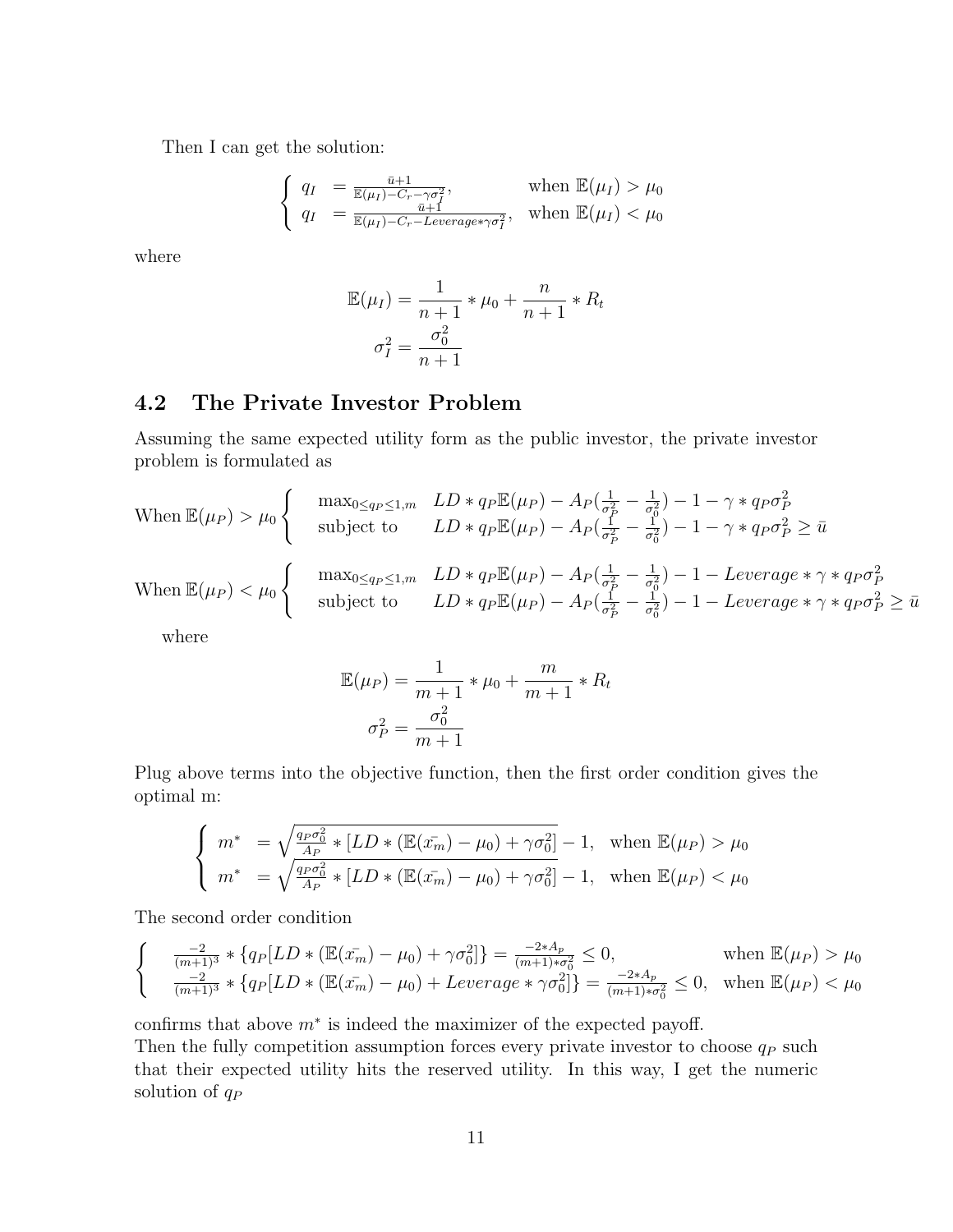#### 4.3 The Firm Founder Problem

The assumption of homogeneous investor within each market essentially enforces investors in the same market request the same share so that firm founder cannot maximize their own value within each market. Instead, they can still maximize value between two markets. Anticipating the equilibrium results of  $q_I$  and  $q_P$ , the firm founder chooses between

$$
\begin{cases}\nV_I = (1 - q_I) * (R_t - C_r) \\
V_P = (1 - q_P) * (R_t)\n\end{cases}
$$

# 5 Separating Equilibrium

Now I use simulation to generate my main results: Separating Equilibrium. I set  $\bar{u} = 0$ to be consistent with the fact that investors can use treasury note as their alternative investment, where volatility is almost zero and I normalize interest rate to be zero. I set  $C_r = 0.09$  according to Curragh, Leveque, and Dhar  $(2012)$ ), gross return of average IPO  $\mu_0$  as 1.4, unconditional volatility 0.4, risk aversion parameter  $\gamma$  as 1, IPO market mandatory information disclosure intensity  $n$  as 1, and Bayesian learning unit cost  $A_P = 0.002$ . I can ge the following separating equilibrium that high return (growth) IPO-qualified firms would prefer private financing market while low return (growth) IPO-qualified firms can only go IPO. This is demonstrated in figure [3.](#page-11-0)



<span id="page-11-0"></span>Figure 3: Separating Equilibrium: Value of Firm Founder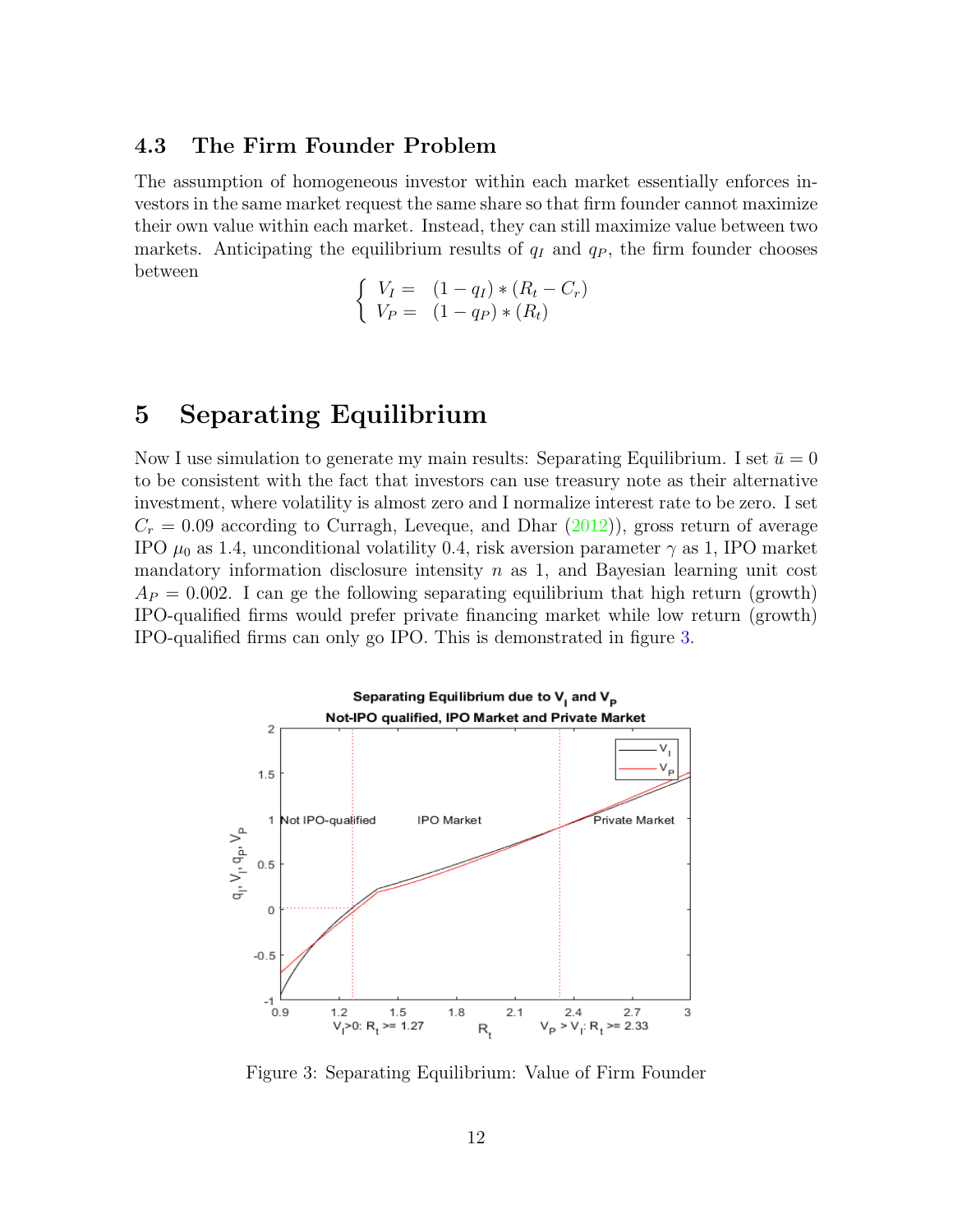The corresponding regulatory information disclosure intensity and information learning intensity by private investors are demonstrated in figure [4.](#page-12-0)



<span id="page-12-0"></span>Figure 4: Separating Equilibrium: Information Disclosure and Learning Intensity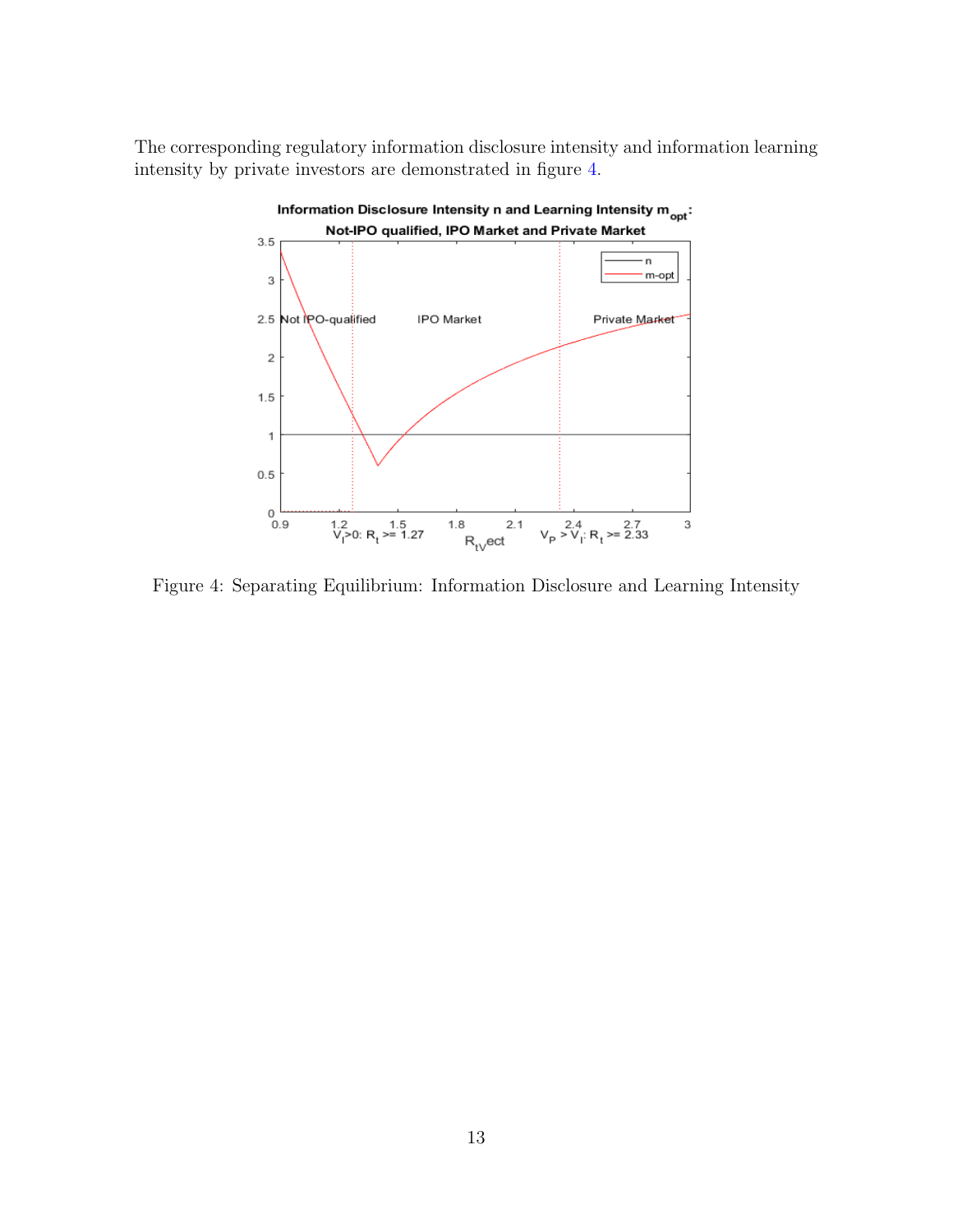### 6 Comparative Statics

Next, I show that three major channels can reduce the critical  $R_t$  that separates IPOmarket and private market:

- Increased regulatory burn without information disclosure function;
- Decreased information learning unit cost by private investor;
- Increased liquidity of private financing market.

### 6.1 Increased regulatory burn without information disclosure function

In my model, inefficient increase in regulatory burden can be modeled by increased regulatory burn without information disclosure function. In particular,  $C_r$  increases without increased information disclosure intensity  $n$ . This change will result in increased inefficiency of IPO market relative to private market, and ,therefore, decreased critical  $R_t$  that separates IPO-market and private market. This is demonstrated in Figure [5.](#page-13-0)



<span id="page-13-0"></span>Figure 5: Separating Equilibrium: When  $C_r$  changes

#### 6.2 Decreased information learning unit cost

In my model, decreased information learning unit cost can be modeled directly by decreased  $A_P$ . This change will result in increased information learning intensity  $m_0 pt$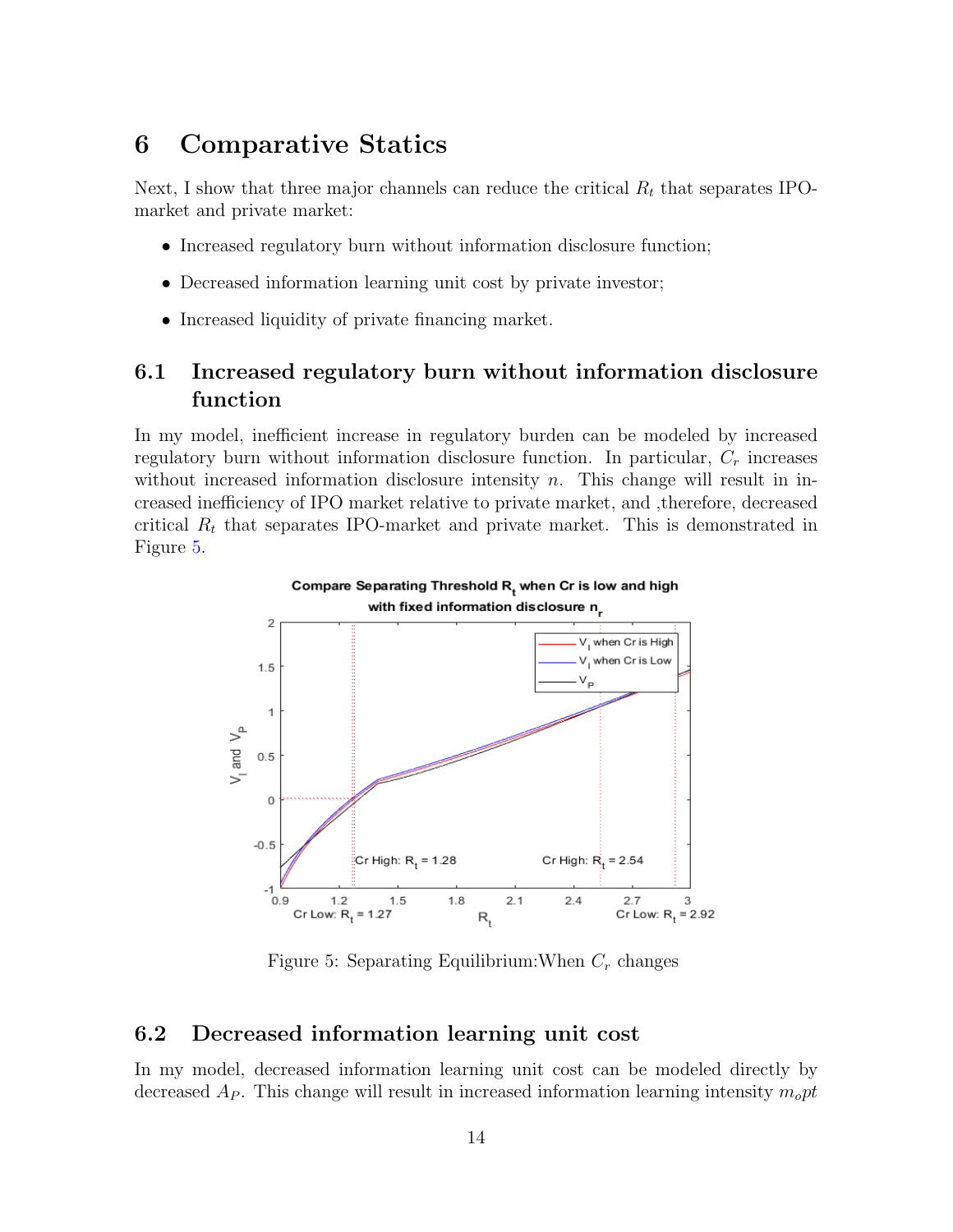by private investor, and thus decreased critical  $R_t$  that separates IPO-market and private market. This can be seen from figure [6.](#page-14-0)



<span id="page-14-0"></span>Figure 6: Separating Equilibrium: When  $A_P$  changes

### 6.3 Increased Liquidity of Private Financing Market.

In my model, increased liquidity in private financing market can be modeled directly by increased liquidity discount factor  $LD$  so that private market suffers from less liquidity discount. This change will result in overall increased  $V_P$ 0 and this can be seen from figure [7.](#page-15-0)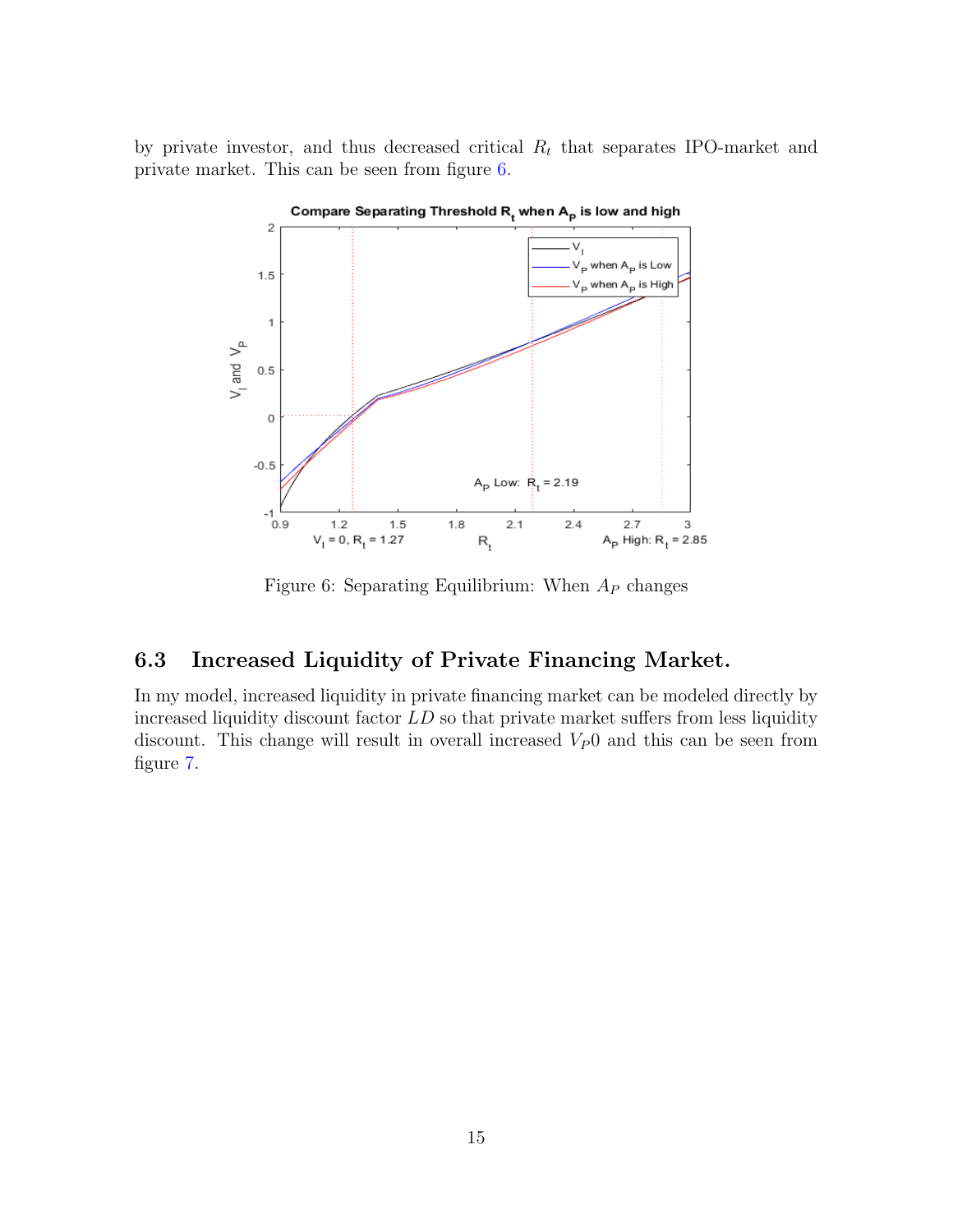

<span id="page-15-0"></span>Figure 7: Separating Equilibrium: When LD changes

# 7 Endogenize Investor' Choice of Market for Investment

Up to this section, I only assume that high-tech investors go to private financing market and low-tech investors go to IPO market. In this section, I am going to show that low-tech investor can only go to IPO market. However, high-tech investors can go to IPO market and succeed only in bidding for high-growth firms.

#### 7.1 Low-Tech Investor Would Not Go To Private Market

First, assume low-tech investors go to private financing market. Since they cannot learn and therefore cannot distinguish firms that are better than IPO-firms and firms that perform lower than IPO-forms, they can only use their prior knowledge. Therefore, without knowing more information, they only charge very high share to protect themselves, thus unable to compete with private investors. This can be illustrate in figure [8.](#page-16-0)

### 7.2 High-Tech Investor Can Go To Some Part of Part of IPO Market

More interesting findings come out when high-tech investors go to IPO market. In IPO market, firms undertake the IPO cost and then disclose what informaiton is re-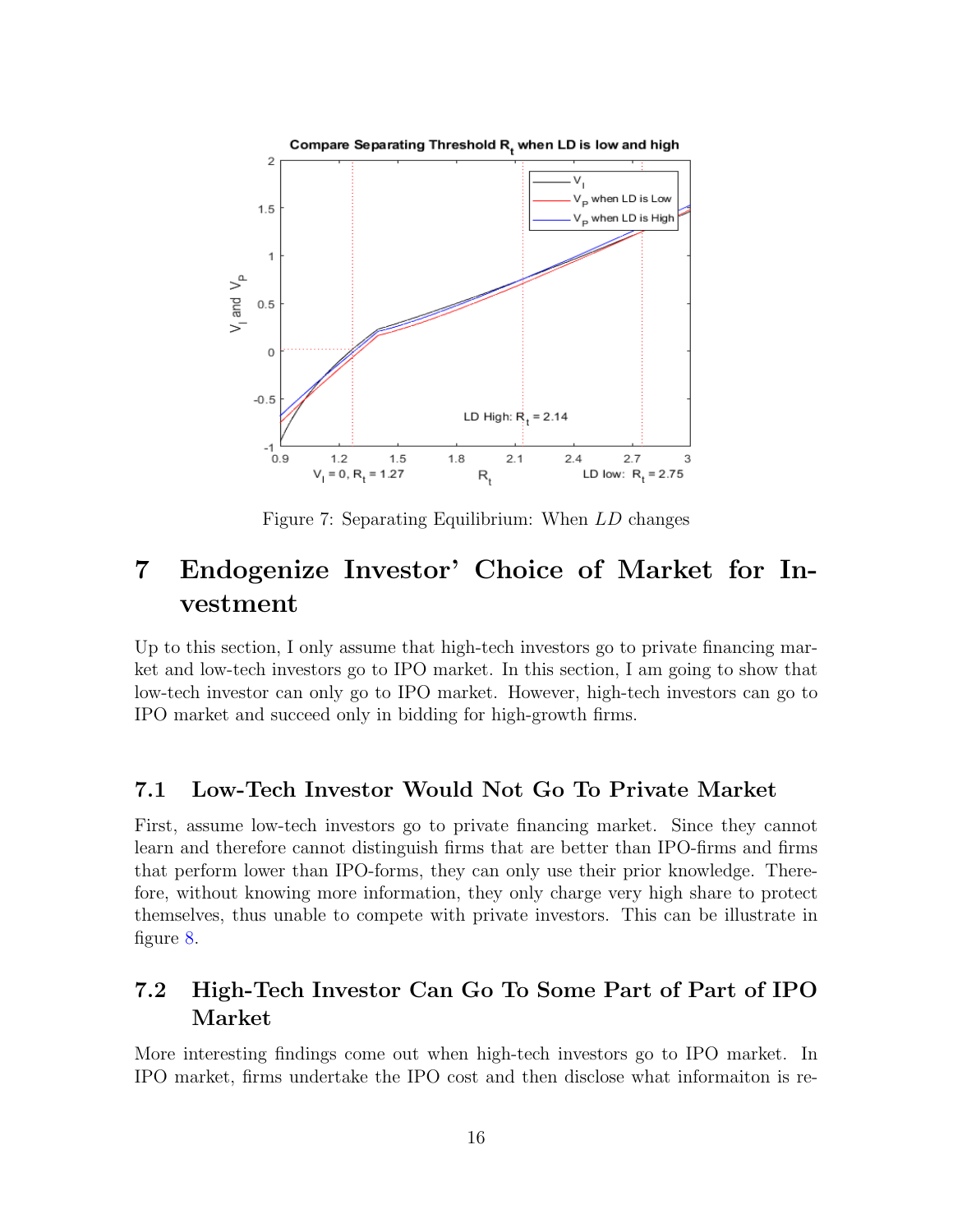

<span id="page-16-0"></span>Figure 8: Separating Equilibrium: When LD changes

quired. Since high-tech investors can optimize their learning process, they can win the bids with lower share request when IPO-mandatory information disclosure is lower than their optimal one. This is the situation in Figure [9](#page-17-0) when  $R_t \geq 1.28$ . However, when the IPO-mandatory information disclosure intensity is higher than their optimized one, they cannot win the bid since they incur additional cost for their baseline learning. Baseline learning is defined as the minimum learning intensity that high-tech investors must choose in order to decide whether to learn or not beyond the prior knowledge. This can be illustrate in figure [9](#page-17-0) when  $R_t < 1.57$  in the previous IPO market.

Above findings can be easily understood when I look at the figure [10](#page-18-0) when I compare the information disclosure and learning intensity with the difference between firm founder value when private investors go to IPO market  $(V_{PI})$  and the one when IPO investor bid in the IPO market  $(V_I)$ .

In this figure, the green dashed line is the optimal learning intensity of privator investors when they bid in private market. However, when they go into IPO market, due to the mandatory information disclosure intensity  $n$ , they can only learn by their additional cost for their baseline learning in the range of  $R_t$ : (1.29, 1.57) After such baseline learning, they know that it is better for them to stop learning since the marginal cost is less the marginal benefit. Therefore, in this range, they occur additional learning cost than the low-tech investors and request higher share. As a result, they cannot compete with low-tech investors within this range. However, in the  $R_t$ range of  $(1.27, 1.29)$  and  $(1.57, + \text{inf})$ , high-tech investors can optimize their learning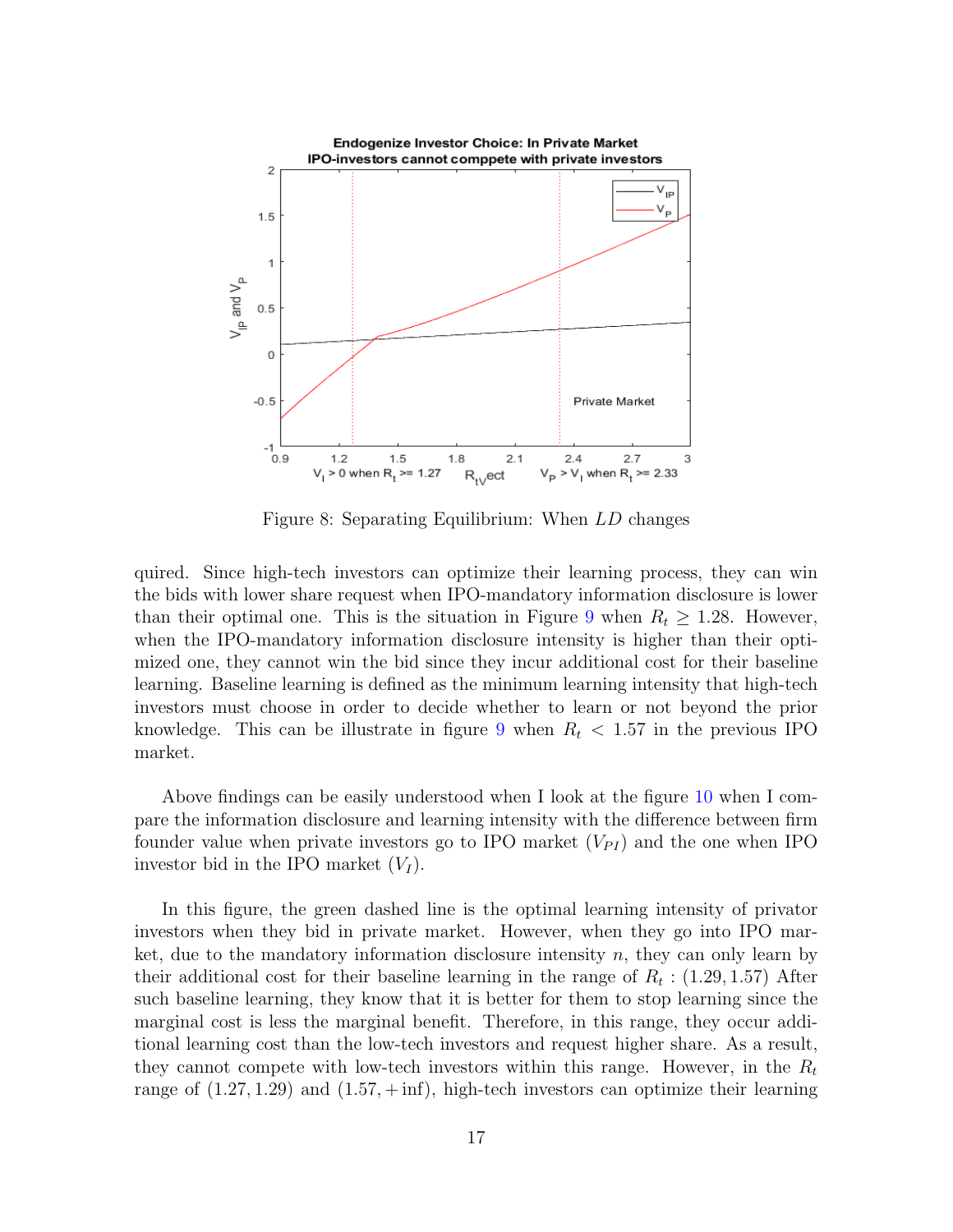

<span id="page-17-0"></span>Figure 9: Separating Equilibrium: When LD changes

to achieve higher learning intensity then low-tech investors. In this way, they can know more accurate information with low cost thus requiring lower share. As a consequence, they win the bidding within this two ranges.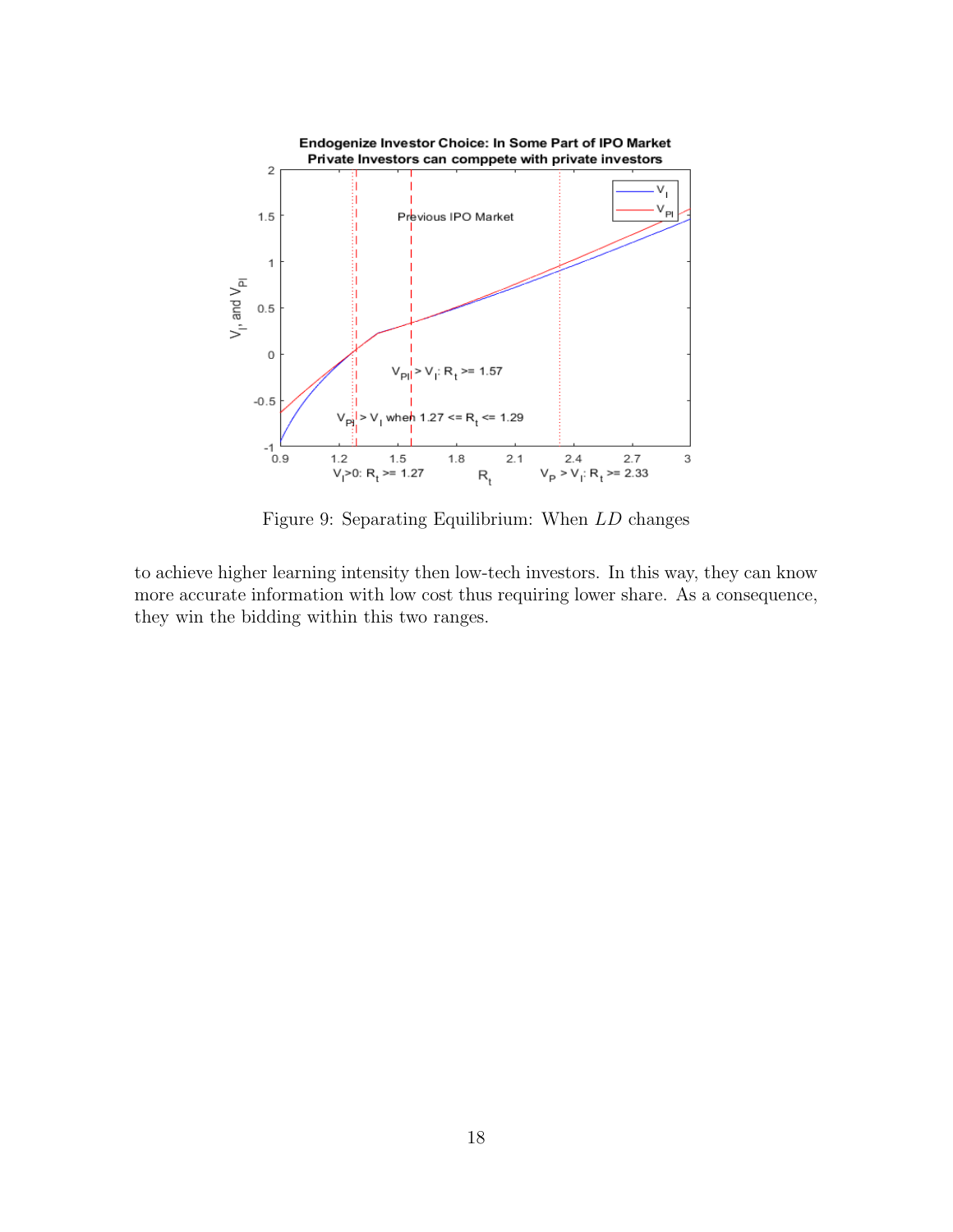

<span id="page-18-0"></span>Figure 10: Separating Equilibrium: When LD changes